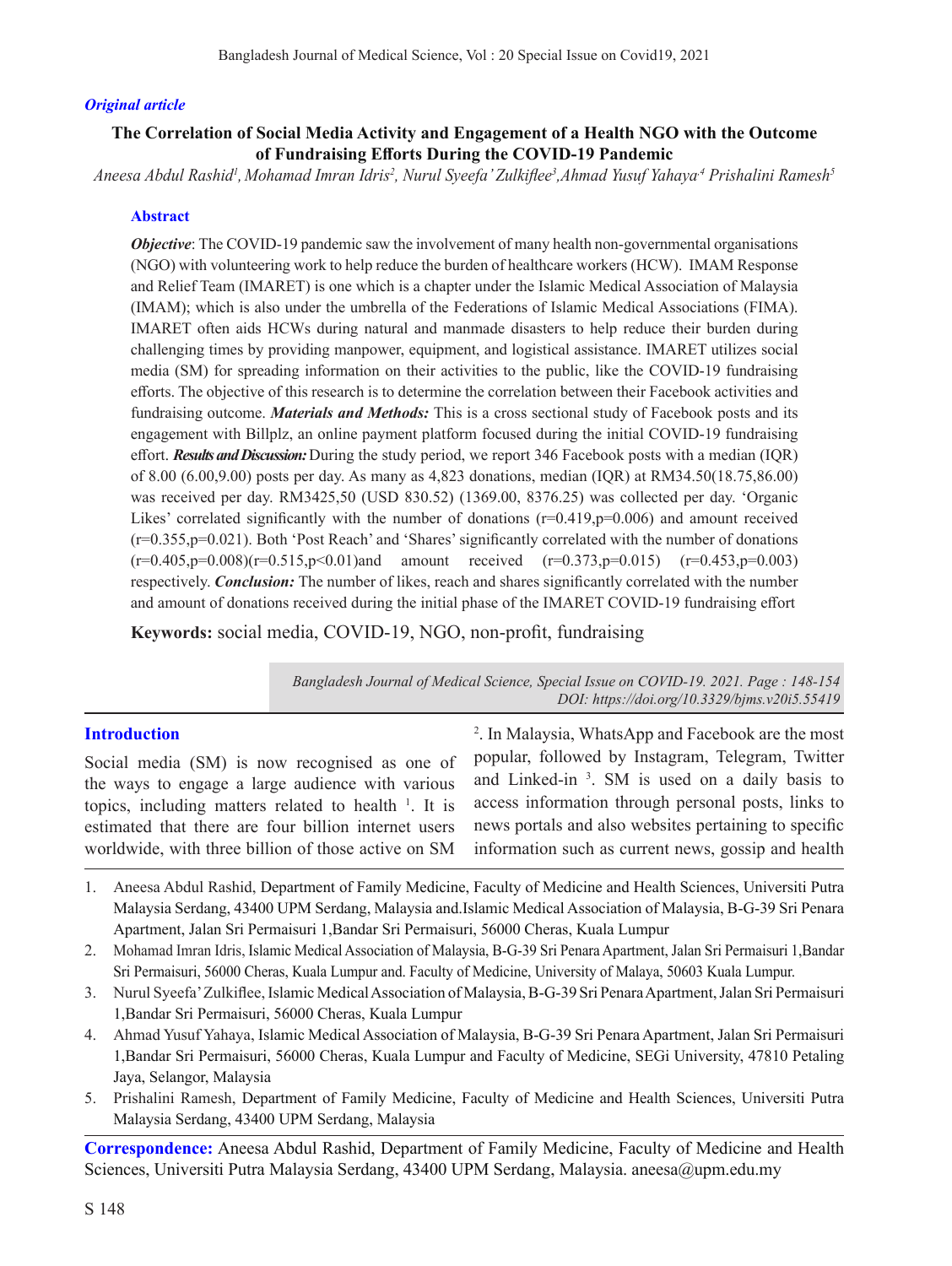information updates 4 .

SM disseminates up-to-date information not only within a very small amount of time, but within a large radius<sup>5</sup>. The impact can range from small numbers of information within family and friends to big numbers in critical situations such as natural disasters, civil and political unrests such as the Arab spring. It is still controversial as to whether this type of information brings more good than harm as some of the information relayed via SM can bring to catastrophic results such as rioting and xenophobia 6,7. However, studies have demonstrated SM's usefulness which include, advocacy work, community building, and to also send and receive information besides connecting with and mobilizing the public for certain efforts <sup>10</sup>. Furthermore, cyber-volunteering, an act of volunteer work for an organization completely via online means, through SM is becoming popular among nongovernmental organization (NGO) members due to NGO work qualities that encourage such behaviors<sup>8</sup>. A study by Di Lauro et al looking specifically into fundraising and nonprofit organizations suggest that the benefits of using SM for fundraising efforts are due to transparency and accountability, operational involvement and engagement, and improved organizational image 9 . In terms of types of donations that are popular, a study of online fundraising revealed that online donors are also prone to contribute to certain types of causes more than others, especially those related to health <sup>10</sup>.

In Malaysia, among some steps taken to reduce the spread of the COVID-19 pandemic is the movement control order (MCO). It was effective as of 18 March 2020 to 31 March 2020. After two weeks of enforcement, new cases continued to increase, hence the MCO was continued from the 1st until 28th April 2020<sup>11-13</sup>. At this time, there was quite a burden on the healthcare system whereby there was a lack of manpower due to the heavy burden on the healthcare system, lack of much needed medical equipment, and its impact on the economy especially those in the lower income who could not work during the MCO, including those in quarantine <sup>11</sup>. During this time, there has been an increase in the use of online activity such as working from home, online learning shopping and acquiring new hobbies 14,15. Social media particularly has been said to be a potentially good medium for dissemination of important information during the pandemic <sup>16</sup>. Therefore, many health organizations, including Malaysian NGOs, have used SM to raise awareness and promote fundraising on health-related emergencies.

IMAM Response and Relief Team (IMARET) is a relief chapter of the Islamic Medical Association of Malaysia. It was established in 2014 and has been responding to natural and man-made disasters with its relief efforts 17. Ever since its conception, IMARET has used SM as a tool to communicate information to the public regarding their efforts and educating on health issues at the same time. In March of 2020, IMARET launched its COVID- 19 fundraising efforts on SM: one of the social media platforms being Facebook. The objective of this campaign was to raise funds to i) mobilize volunteers in areas in need to assist our dedicated front liners, ii) providing much-needed medical supplies and equipment, and iii) reaching out to the community, especially families affected by quarantine. To date, IMARET has raised more than RM 3 million for this effort <sup>18</sup>. This is a huge achievement since it is run mainly by volunteers who are mostly healthcare professionals<sup>17</sup>. IMARET used many fundraising platforms during the COVID-19 fundraising efforts. This included IMARET's official bank accounts via direct transfer, other collaborators using their own digital platforms and later transferring to IMARET's account

This study aims to analyze the correlation between IMARET Facebook's posts activities and fundraising efforts on an online fundraising platform focusing on the COVID-19 fundraising effort.

## **Materials and Methods**

## *Research design*

This is a cross sectional study of secondary data analysis of Facebook posts and its engagement, along with the fundraising effort from the platform called Billplz from March 18th till 28th April 2020 focusing on the period of COVID-19 fundraising effort. The inclusion criteria include all Facebook posts in the form of a photo, video, links shared, or text on the IMARET Facebook page during the study period. We excluded any events and polls posts.

### *Tools*

### **The online fundraising platform; Billplz**

The online fundraising platform; Billplz, is an online payment platform that allows users to keep track of payments in real time 19. Billplz was used even before the COVID-19 fundraising efforts and keeps track of all incoming of fundraising. It also has a tracking system to identify which fundraising efforts are more preferred by donors. Other fundraising platforms were started during the pandemic specifically for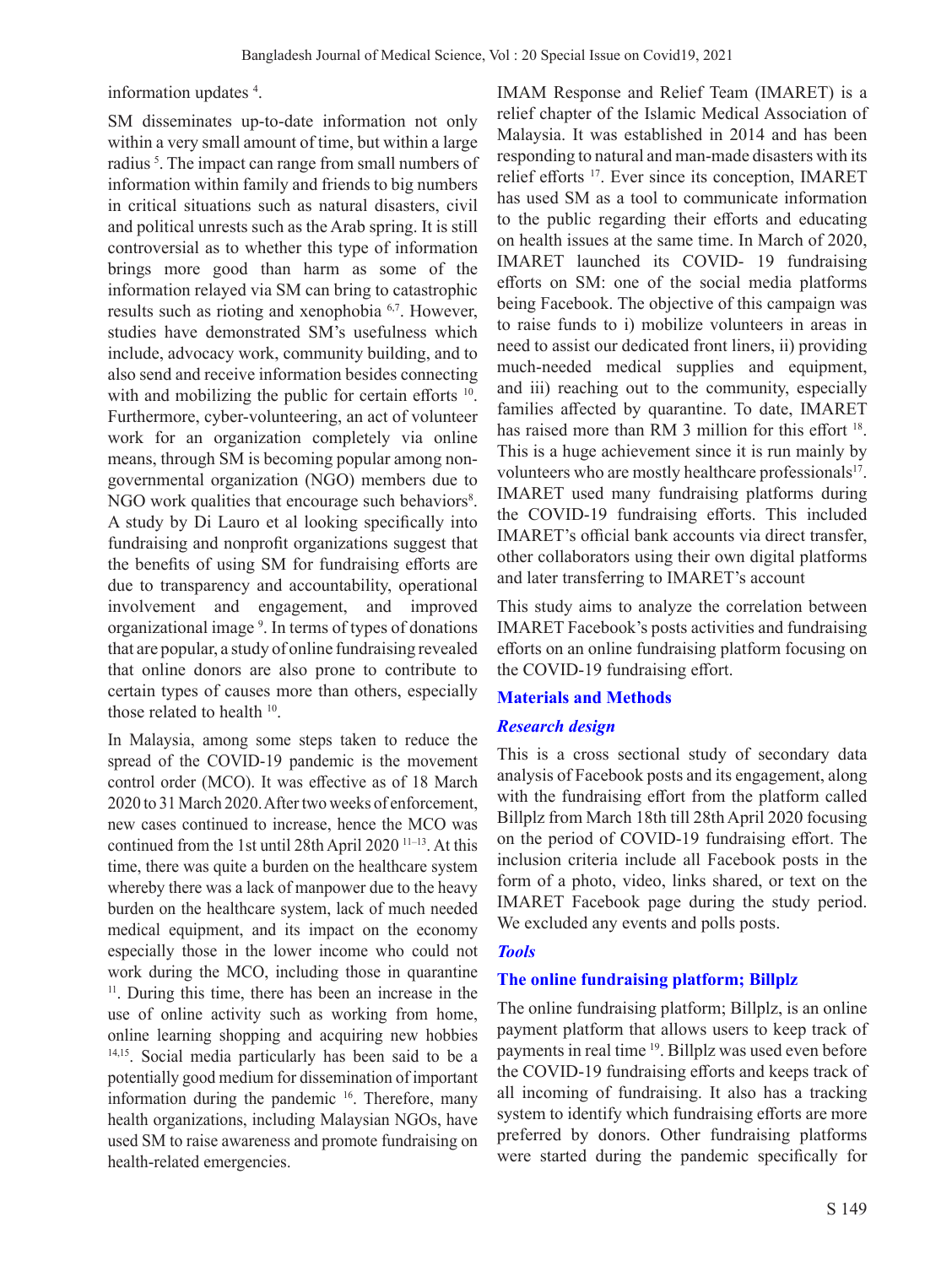COVID-19 efforts. Apart from that, other platforms were managed via separate parties that had discussed prior agreements with IMARET which usually involved transfer on funds after a certain decided time, therefore restricting some details of the fundraising trend. IMARET's official accounts had a separate monitoring system and were a mix of other events along with IMARET logistics and administrative transactions. Due to these reasons, we chose Billplz platform to analyse fundraising trends.

# **Facebook Insights**

The use of Facebook to engage with the community is a well-known method of dissemination of information. Its impact has also been studied. In addition, Facebook has a feature for pages called "insights" which among other things, measures engagement of the page audience with content <sup>20</sup>. This tool analyses many aspects of the Facebook page and posts by the users and their followers. This includes the number of followers (total and organic), unfollows, likes (total and organic), and unlikes.

Apart from that, it describes the types of post (photos, videos, sharing of links), post reach, post reactions, post comments, and post shares.

"Reach" is the estimated number of people who access content from the Facebook page or about the Facebook page. "Impressions", on the other hand, are the number of times any content in the page or about the page has entered a person's screen or Facebook wall 20. "Post reactions" are the likes and several other reactions left by the followers. The "insights' feature hence enables the administrators of this SM platform to analyse its posts and its engagement.

## *Ethical considerations*

Permission for analysis was obtained from IMARET Executive committee members. Ethical approval was obtained from Ethics Committee for Research Involving Human Subjects Universiti Putra Malaysia (JKEUPM-2020-356).

All data obtained will be kept confidentially and used for research purposes only. No personal data can be obtained from Facebook insights, and data from Billplz are only on amount and the frequency of donations involved. No data of the donors is revealed.

# *Data management and statistical analysis*

Data entry and analysis was done using the 'Statistical Package for Social Sciences' (SPSS) programme, version 24.0. Statistical significance is decided at p<0.05 with 95% confidence interval (CI). The post and insights were reported using descriptive statistics. Spearman correlations were used to analyse continuous data between post with, engagement and the total number and amount of donations.

# **Results**

## *Social Media Engagement & Donations*

During the period studied, the administrators of the IMARET Facebook page published a total of 346 Facebook posts, a median (IQR) of 8.00 (6.00,9.00) posts per day, with a minimum of 4 and maximum

## **Table 1: Insights and Fundraising Efforts**

|                                | min            | max      | median   | <b>IQR</b>         | <b>Total</b> | $\frac{0}{0}$ |
|--------------------------------|----------------|----------|----------|--------------------|--------------|---------------|
| <b>Types of Posts</b>          |                |          |          |                    |              |               |
| photos                         | $\overline{2}$ | 15       | 7.00     | 5.00, 9.00         | 326          | 85.79         |
| Links                          | $\mathbf{0}$   | 3        | 0.00     | 0.00, 0.00         | 15           | 3.95          |
| videos                         | $\theta$       | 3        | 1.00     | 0.00, 1.00         | 42           | 11.05         |
| Total                          | $\overline{4}$ | 16       | 8.00     | 6.00,9.00          | 380          | 100           |
| <b>Followers on FB</b>         |                |          |          |                    |              |               |
| <b>Total Followers</b>         | 10289.00       | 11658.00 | 11068.50 | 10754.25, 11529.75 |              |               |
| Organic Followers              | 8              | 87       | 28.50    | 15.75,53.75        |              |               |
| Unfollows                      | $\theta$       | 4.00     | 1.00     | 0.00, 2.00         |              |               |
| Engagement                     |                |          |          |                    |              |               |
| <b>Likes</b>                   |                |          |          |                    |              |               |
| <b>Total Likes</b>             | 9996           | 11272    | 10720.50 | 10430.00, 11152.00 |              |               |
| Organic Likes                  | $\tau$         | 80       | 25.50    | 14.50, 50.00       |              |               |
| Unlikes                        | 3              | 3        | 1.00     | 0.00, 2.00         |              |               |
| <b>Post Reach</b>              | 2424           | 19652    | 5270.50  | 3467.50, 8442.00   |              |               |
| <b>Reactions</b>               | 100            | 1002     | 350.00   | 169.75, 515.50     |              |               |
| <b>Comments</b>                | $\mathbf{0}$   | 224      | 12.50    | 5.75, 35.25        |              |               |
| shares                         | $\overline{4}$ | 147      | 35.00    | 18.00, 68.00       |              |               |
| <b>Fundraising Efforts</b>     |                |          |          |                    |              |               |
| Number of<br>Donations         | 3              | 1207     | 34.50    | 18.75, 86.00       | 4823         |               |
| <b>Amount Received</b><br>(RM) | 50             | 64137.75 | 3425.50  | 1369.00,8376.25    | 347,921.79   |               |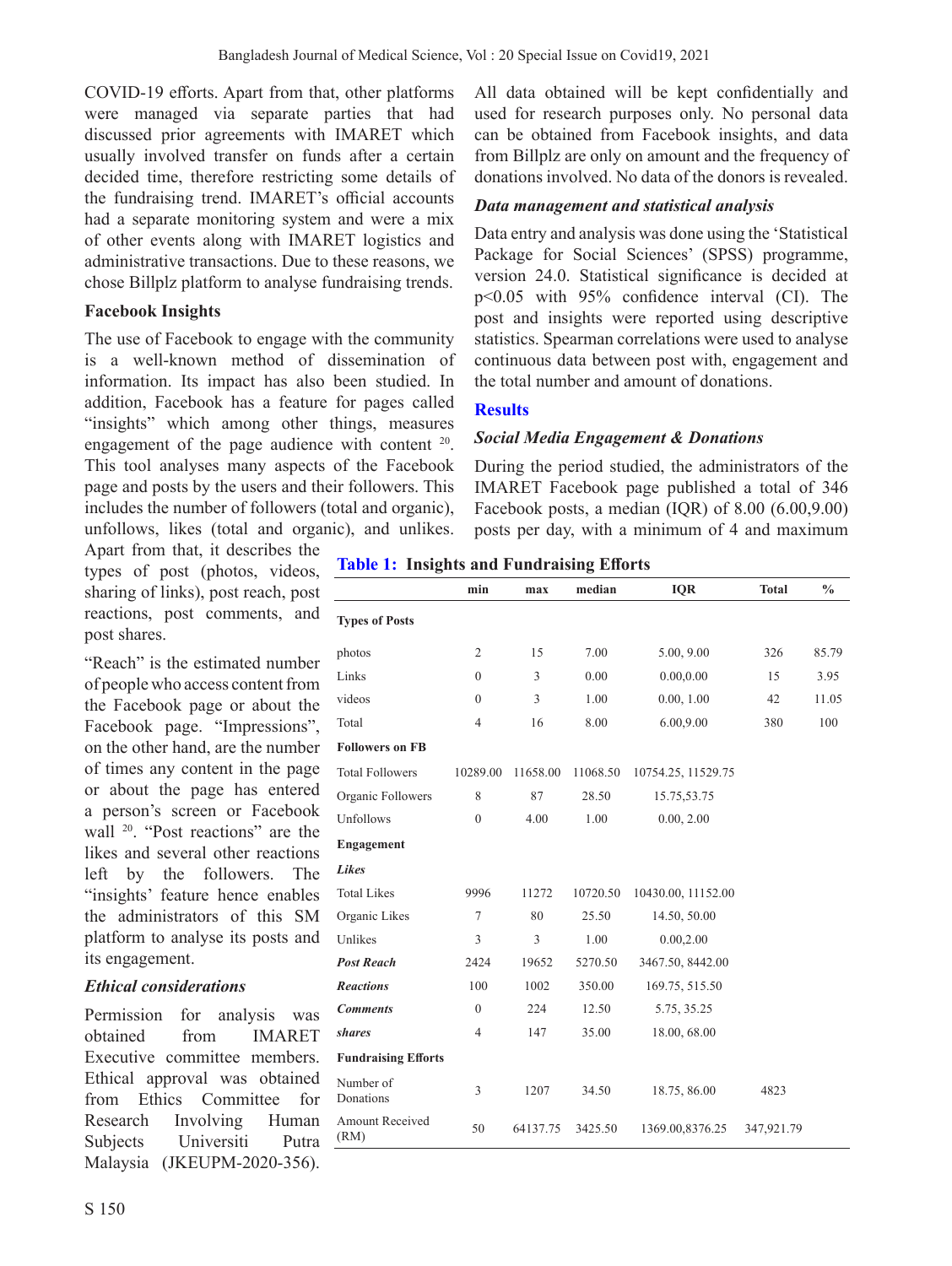of 16 posts. Out of these posts, 298 (86.13%) were photos, 13 (3.76%) links, and 35 (10.12%) were videos. IMARET received a total of 4,823 donations, median (IQR) at RM34.50 (18.75,86.00) per day (range RM3  $-$  1,207). The median (IQR) amount collected per day is RM3425,50 (USD 830.52*)* (1369.00, 8376.25). Details can be seen in Table 1.

The total number of followers for the IMARET Facebook page increased from 10,289 to 11,658 while total 'Likes' went up from 9,996 to 11,272 (figure 1& 2).

# *Impact of Social Media Activity on Donations*

Table 2 shows the correlations between insights and the fundraising efforts. There was no significant correlation between the total number of posts published each day, and either the number of donations ( $r = 0.255$ ,  $p = 0.103$ ), or the amount received that day ( $r = 0.259$ ,  $p = 0.097$ ).

In terms of engagement, 'organic Likes' correlated significantly with the number of donations  $(r =$ 0.419,  $p = 0.006$ ) and amount received ( $r = 0.355$ ,  $p =$ 0.021). Similarly, 'Post Reach' was also significantly correlated with number of donations ( $r = 0.405$ ,  $p =$ 



Figure 1: Total followers



Figure 2: Total Likes

# **Table 2: Correlations between social media activity and engagement with number of donations and amount received**

|                      | Spearman's rho | P value |    |
|----------------------|----------------|---------|----|
| <b>Organic Likes</b> |                |         |    |
| Number of donations  | 0.419          | 0.006   | ** |
| Amount received      | 0.355          | 0.021   | ** |
| <b>Total Posts</b>   |                |         |    |
| Number of donations  | 0.255          | 0.103   |    |
| Amount received      | 0.259          | 0.097   |    |
| <b>Shares</b>        |                |         |    |
| Number of donations  | 0.515          | < 0.01  | ** |
| Amount received      | 0.453          | 0.003   | ** |
| <b>Comments</b>      |                |         |    |
| Number of donations  | 0.250          | 0.111   |    |
| Amount received      | 0.241          | 0.125   |    |
| <b>Post Reach</b>    |                |         |    |
| Number of donations  | 0.405          | 0.008   | ** |
| Amount received      | 0.373          | 0.015   | *  |

Correlation is significant at the 0.05 level

\*\* Correlation is significant at the 0.01 level

0.008) and amount received ( $r = 0.373$ ,  $p = 0.015$ ). The number of 'Shares' was also significantly correlated with the number of donations ( $r = 0.515$ , p  $(6.01)$  and amount received (r = 0.453, p = 0.003). No significant correlations were observed between 'Comments' and the financial outcomes.

## **Discussion**

To our knowledge, this is a unique study looking into the correlation between social media (SM) posts and fundraising activity in a health non-government organization (NGO) during the COVID-19 pandemic. We found significant factors that correlated with the number and types of donations received. The information obtained can help administrators of health NGOs with SM platforms to improve their strategy in raising much needed funds.

In terms of popular types of posts on social media, our study reports an affinity towards posting photos by the administrator. This may be due to the popularity of photos as a SM content for attracting the audience. In a study done in a British museum's social media site to analyse the number of clicks on posts, it was reported that clicks on photos were higher than those of videos and links <sup>21</sup>. This was also reflected in a German study, where it was reported that in a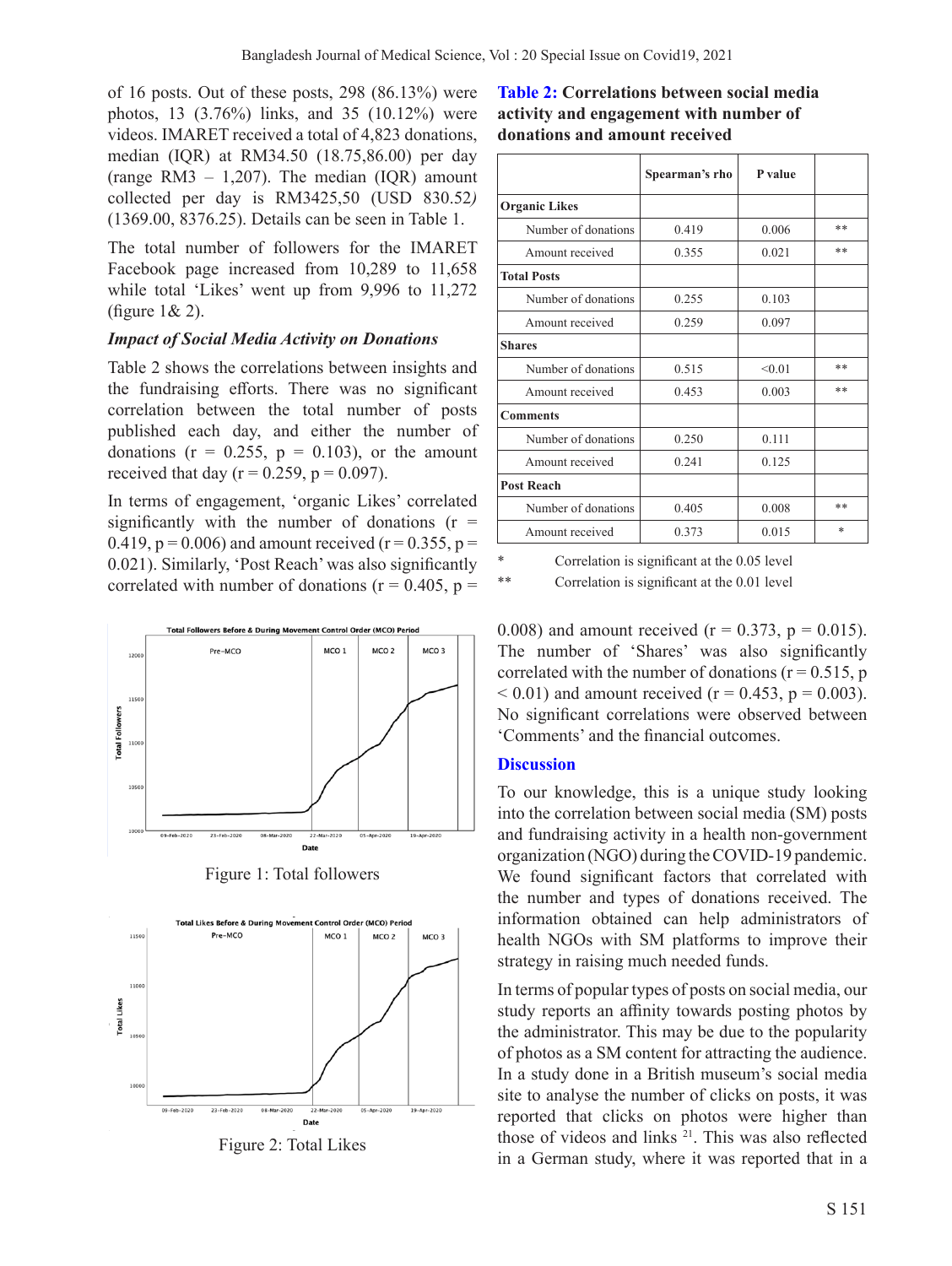government official FB page, posts for photos and videos increased their citizen's reaction and was noted to be an element of successful communication 22. Apart from that, they also reported that posts with images, links and contents that are up-to-date, garners popularity. However, in a study to investigate the factors associated with good engagement rates among internet users on the FB page of Ministry of Health Malaysia, where 2123 posts were selected, and data was gathered from FB insights, significant positive engagement was observed with video posts, afternoon posts and posts made after office hours <sup>23</sup>. Another study by a health academic science library in the US found that the number of posts per day affected the number of engagements from its Facebook followers 24.

Our study found the number of 'likes', 'reach' and 'shares' on our Facebook page were significantly related to the frequency and amount donated to our cause in fundraising during the COVID-19 pandemic. There are many factors that affect donations to an organization apart from engagement of a social media platform including sociodemographic factors, attitude and involvement in charity or a nonprofit organization<sup>25,26</sup>. Specifically, for disaster situations (i.e. recovery situation), factors reported to have no influence on a donor's decision were individual's attitudes on the government's role  $27$ . Another study report that expressed positive emotions are associated with donations and volunteering particularly those that focus on social problems, specifically social bonding 28. In terms of volunteering, a Malaysian study suggests the volunteering platform is a method for one to express their altruism and humanitarian values which can arguably be closely linked to feeling <sup>29</sup>. Therefore, we hypothesize that emotions play an integral role in donations, the act of volunteerism, as well as engagement on social media. During the initial phase of COVID 19, many felt strong emotions about the unprecedented situation and reacted strongly, including by way of donations via SM. On this note, it is very difficult to predict emotions, however data suggests that personalization of a content may gauge more reactions <sup>21</sup>. Hence, the COVID 19 pandemic had seriously impacted everyone on a personal level, making them more responsive towards the situation. Another integral

part of this campaign, which was not covered by the scope of this study, was the involvement of influencers in the campaign using mass media to promote the campaign<sup>30</sup>. The influencers, however, were mainly active on Instagram and promoted via their own digital fundraising platform.

# *Limitations*

The limitation of this study is that we only used a single social media platform and donation platform. We propose a larger study using other available SM and donation platforms for a more accurate study.

# **Conclusion**

We report that the most popular type of posts were photos by the IMARET FB administrators, while the number of followers increased during the period of study. We also found that the number of likes, reach and shares significantly correlated with the number and amount of donations received.

We suggest more studies to investigate different social media and donations platforms involving other healthcare NGOs to explore this topic.

# **Source of fund (if any)**

None

# **Conflict of interest**

None

# **Ethical clearance**

Permission for analysis was obtained from IMARET Executive committee members. Ethical approval was obtained from Ethics Committee for Research Involving Human Subjects Universiti Putra Malaysia (JKEUPM-2020-356). All data obtained will be kept confidentially and used for research purposes only. No personal data can be obtained from Facebook insights, and data from Billplz are only on amount and the frequency of donations involved. No data of the donors is revealed.

# **Authors' contribution**

AAR, AYY and MII conceived and designed the study and analysis. AAR, NSZ and MII did the data collection. AAR and MII analysed the data. AAR and PR did literature review and write up. All authors agreed on the final manuscript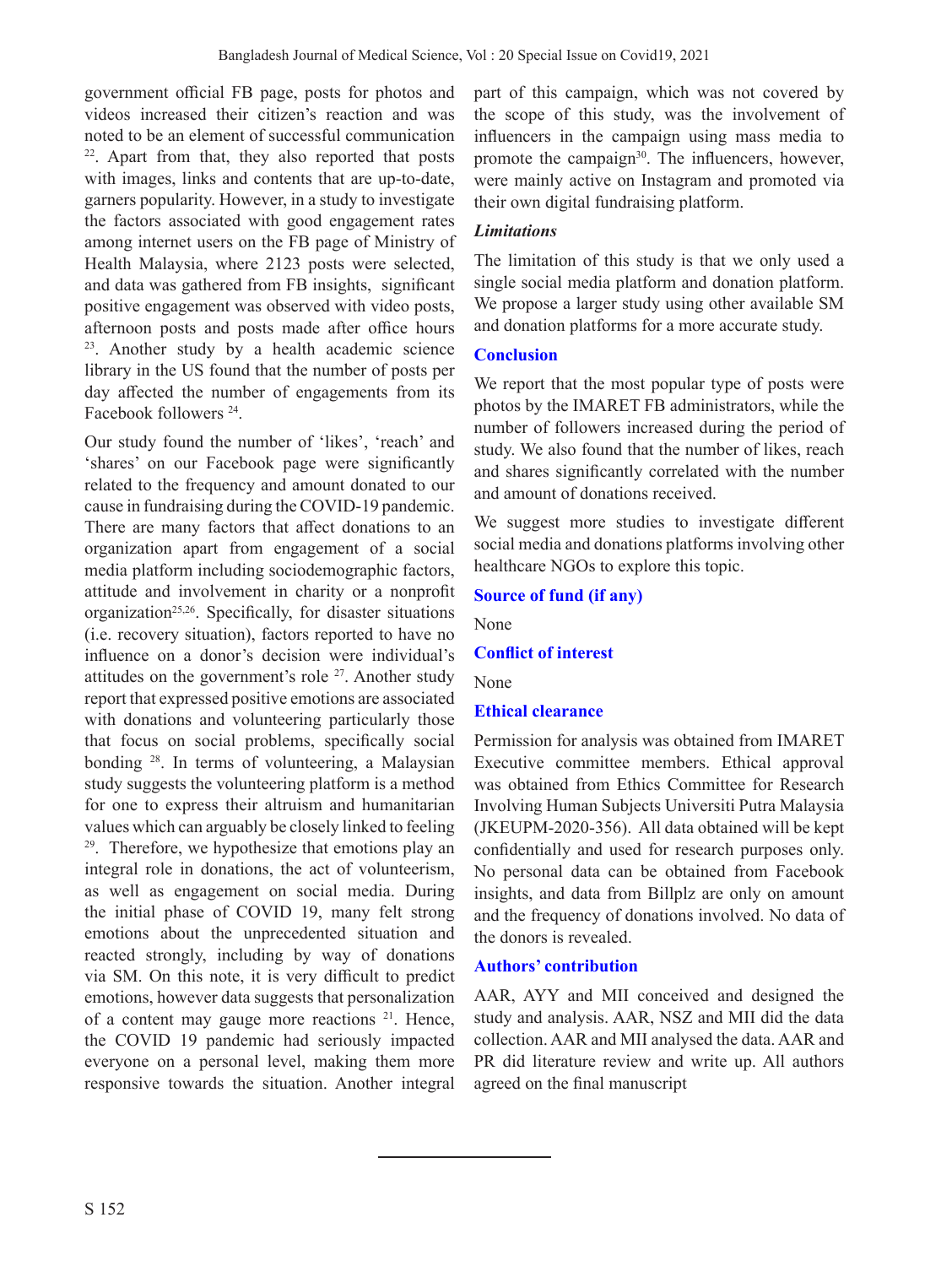#### **References**

- 1. Rashid AA, Devaraj NK. Doctors and Social Media – Good, Bad or Both? A Malaysian Perspective. Int J Hum Health Sci 2020;4(3):174. DOI: http://dx.doi. org/10.31344/ijhhs.v4i3.196
- 2. Hootsuite. The Global State of Digital in 2019 Report [Homepage on the Internet]. Hootsuite. 2020 [cited 2020 May 11];Available from: https://hootsuite.com/pages/ digital-in-2019
- 3. Internet Users Survey | Malaysian Communications and Multimedia Commission (MCMC) [Homepage on the Internet]. Malaysian Communications and Multimedia Commission (MCMC) | Suruhanjaya Komunikasi dan Multimedia Malaysia (SKMM). 2018 [cited 2020 Jan 18];Available from: https://www.mcmc.gov.my/en/ resources/statistics/internet-users-survey
- 4. MCMC. Internet User Survey 2020 [Homepage on the Internet]. OFFICIAL PORTAL OF MALAYSIAN COMMUNICATIONS AND MULTIMEDIA COMMISSION. 2020 [cited 2021 Jan 15];Available from: https://www.mcmc.gov.my/skmmgovmy/media/ General/pdf/IUS-2020-Infographic.pdf
- 5. Kwak H, Lee C, Park H, Moon S. What is Twitter, a social network or a news media? [Homepage on the Internet]. In: Proceedings of the 19th international conference on World wide web - WWW '10. Raleigh, North Carolina, USA: ACM Press, 2010 [cited 2021 Jan 15]; p. 591.Available from: http://portal.acm.org/ citation.cfm?doid=1772690.1772751
- 6. Pee LG. Trust of Information on Social Media: An Elaboration Likelihood Model [Homepage on the Internet]. In: CONF-IRM 2012 Proceedings. 2012; p. 9.Available from: http://aisel.aisnet.org/confirm2012/29
- 7. Chenzi V. Fake news, social media and xenophobia in South Africa. African Identities 2020;1–20. DOI: https:// doi.org/10.1080/14725843.2020.1804321
- 8. Raja-Yusof R-J, Norman A-A, Abdul-Rahman S-S, Nazri N, Mohd-Yusoff Z. Cyber-volunteering: Social media affordances in fulfilling NGO social missions. Computers in Human Behavior 2016;57:388–397.DOI: https://doi.org/10.1016/j.chb.2015.12.029
- 9. Di Lauro S, Tursunbayeva A, Antonelli G. How Nonprofit Organizations Use Social Media for Fundraising: A Systematic Literature Review. IJBM 2019;14(7):1. DOI: https://doi.org/10.5539/ijbm.v14n7p1
- 10. Saxton GD, Wang L. The Social Network Effect: The Determinants of Giving Through Social Media. Nonprofit and Voluntary Sector Quarterly 2014;43(5):850–868.

DOI: https://doi.org/10.1177/0899764013485159

- 11. Aziz NA, Othman J, Lugova H, Suleiman A. Malaysia's approach in handling COVID-19 onslaught: Report on the Movement Control Order (MCO) and targeted screening to reduce community infection rate and impact on public health and economy. J Infect Public Health 2020;13(12):1823–1829. DOI: https://doi.org/10.1016/j. jiph.2020.08.007
- 12. Ganasegeran K, Ch'ng ASH, Looi I. COVID-19 in Malaysia: Crucial measures in critical times. J Glob Health [homepage on the Internet] 2020 [cited 2021 Jan 20];10(2). DOI: https://doi.org/10.7189/jogh.10.020333
- 13. Khor V, Arunasalam A, Azli S, Khairul-Asri MG, Fahmy O. Experience from Malaysia During the COVID-19 Movement Control Order. Urology 2020;141:179–180. DOI: https://doi.org/10.1016/j.urology.2020.04.070
- 14. Heikal Ismail M, Ghazi TIM, Hamzah MH, et al. Impact of Movement Control Order (MCO) due to Coronavirus Disease (COVID-19) on Food Waste Generation: A Case Study in Klang Valley, Malaysia. Sustainability 2020;12(21):8848. DOI: https://doi.org/10.3390/ su12218848
- 15. Rashid, A. A., Rashid, M. R. A., Yaman, M. N., & Mohamad, I. (2020). Teaching Medicine Online During the COVID-19 Pandemic: A Malaysian Perspective. *Bangladesh Journal of Medical Science*, *19*, S 77–S 81. DOI: https://doi.org/10.3329/bjms. v19i0.48170
- 16. Chan AKM, Nickson CP, Rudolph JW, Lee A, Joynt GM. Social media for rapid knowledge dissemination: early experience from the COVID-19 pandemic. Anaesthesia 2020;75(12):1579-1582. DOI: https://doi.org/10.1111/ anae.15057
- 17. Samat AHA, Rashid AA, Yunus NAM, Salim AMH, Musa H. A Malaysian medical non-governmental organisation's (NGO) experience in the emergency response for COVID-19 using the 'whole-of-society collaborative' concept. Disaster Medicine and Public Health Preparedness 2021;1-13. DOI: https://doi. org/10.1017/dmp.2021.106
- 18. Islamic Medical Assoiation Malaysia (IMAM). COVID-19 – Islamic Medical Association of Malaysia [Homepage on the Internet]. 2020 [cited 2020 Jun 9];Available from: http://www.imamalaysia.org/whatwe-do/imaret/main-page-covid/
- 19. Billplz. Billplz | Fair payment platform [Homepage on the Internet]. 2021 [cited 2020 Jun 26];Available from: https://www.billplz.com/about